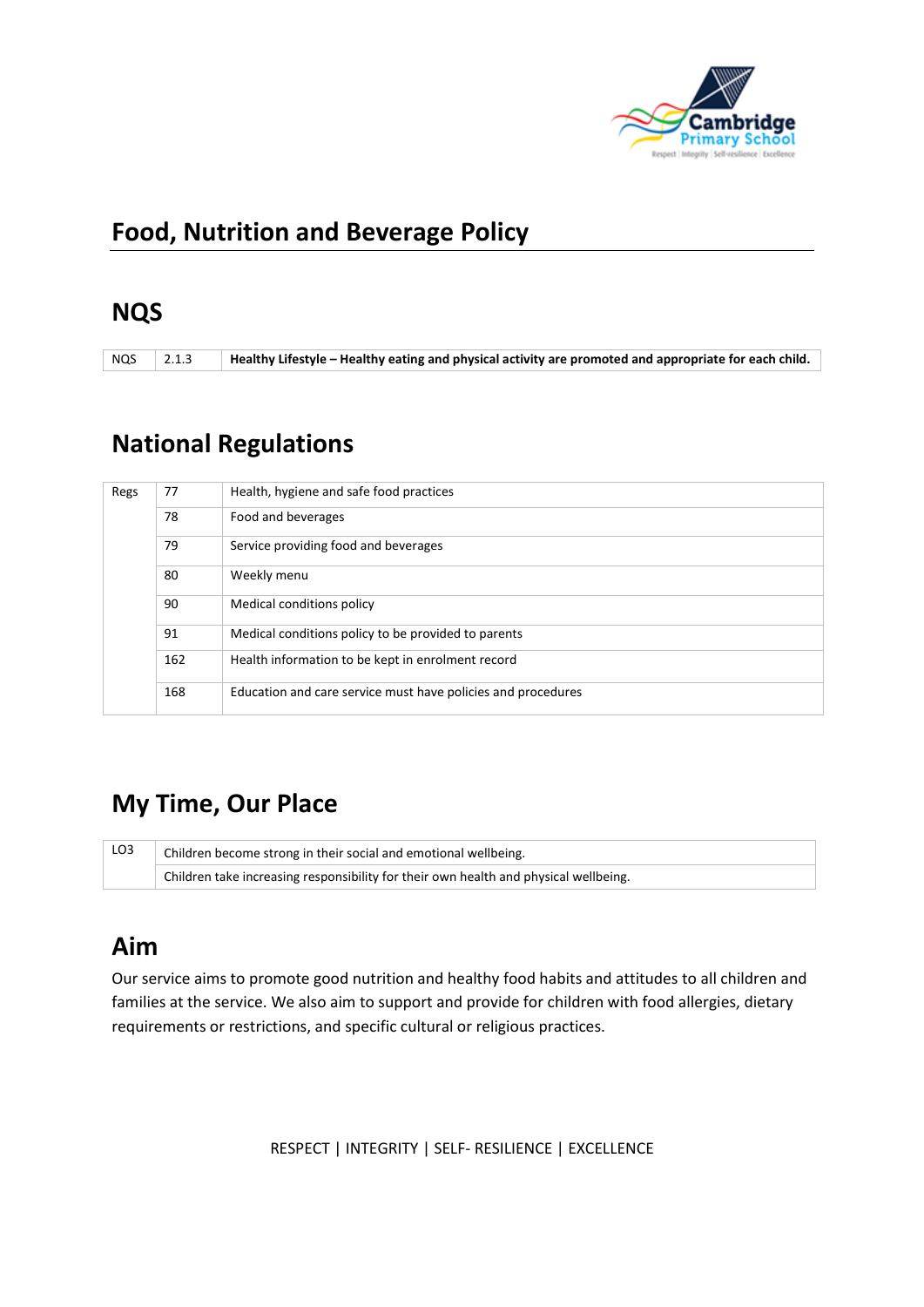

## **Related Policies**

Additional Needs Policy Enrolment Policy Health, Hygiene and Safe Food Policy Medical Conditions Policy

# **Implementation**

Educators will ensure they provide adequate and sufficient food and beverages to each child, and that they are nutritious, healthy and meet each child's individual dietary needs. They will also promote healthy food options.

The Nominated Supervisor, educators, staff, volunteers and students will:

- Ensure children have access to water and offer them water regularly during the day.
- Ensure children are offered foods and beverages throughout the day that meet their nutritional and developmental needs and any specific dietary requirements. These requirements may be based on written advice from families (eg in the enrolment form) or as part of a child's medical management plan.
- Provide a variety of foods that take into account each child's culture and religion
- Ensure routines are flexible enough so that children who do not eat during routine meal or snack times, or who are hungry, are provided with food. Educators will not force children to eat food they do not like or more than they want.
- Ensure food is consistent with the Government's -

o Australian Dietary Guidelines 2013 <http://www.nhmrc.gov.au/guidelines/publications/n55>

A Summary of the Guidelines is available at [http://www.nhmrc.gov.au/\\_files\\_nhmrc/publications/attachments/n55a\\_australian\\_dietary](http://www.nhmrc.gov.au/_files_nhmrc/publications/attachments/n55a_australian_dietary_guidelines_summary_book_0.pdf)

[\\_guidelines\\_summary\\_book\\_0.pdf](http://www.nhmrc.gov.au/_files_nhmrc/publications/attachments/n55a_australian_dietary_guidelines_summary_book_0.pdf)

and/or

o Infant Feeding Guidelines 2012

[http://www.nhmrc.gov.au/\\_files\\_nhmrc/publications/attachments/n56\\_infant\\_feeding\\_gui](http://www.nhmrc.gov.au/_files_nhmrc/publications/attachments/n56_infant_feeding_guidelines.pdf) [delines.pdf](http://www.nhmrc.gov.au/_files_nhmrc/publications/attachments/n56_infant_feeding_guidelines.pdf)

RESPECT | INTEGRITY | SELF- RESILIENCE | EXCELLENCE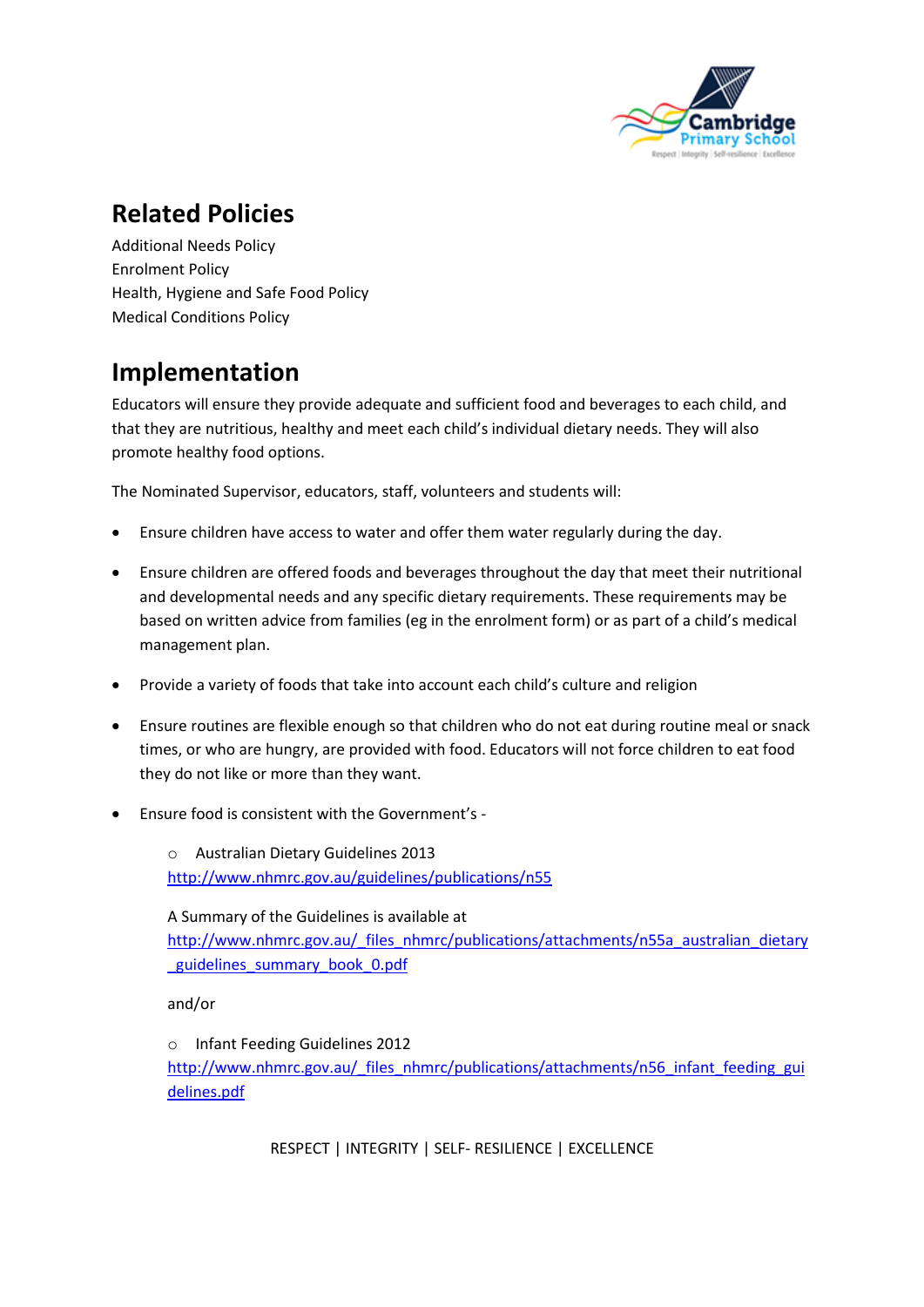

A summary of the Infant Feeding Guidelines is available at <http://www.nhmrc.gov.au/guidelines/publications/n56>

- follow the guidelines for serving different types of food and the serving sizes in the Guidelines and may use the Australian Government "eat for health" calculator [http://www.eatforhealth.gov.au/eat-health-calculators.](http://www.eatforhealth.gov.au/eat-health-calculators)
- Encourage families to provide healthy food for their children at home which is consistent with the Australian Dietary Guidelines
- Provide food that is safe and prepared hygienically by following the relevant procedures set out in the Health, Hygiene and Safe Food Policy.
- Provide food and beverages that minimise the risk of children choking.
- Provide and display a weekly menu of food and beverages based on the Australian Dietary Guidelines that accurately describes the food and beverages provided every day.
- Ensure meal times are relaxed, pleasant and timed to meet most children's needs.
- Integrate learning about food and nutrition into the Curriculum.
- Never use food as a punishment, reward or as a bribe.
- Model and reinforce healthy eating habits and food options with children during eating times.

The Nominated Supervisor will ensure staff receive training in nutrition, food safety and other cultures' food customs if professional development in these areas is required.

#### **Educators and mothers who Breastfeed at the Service**

We support mothers who wish to breastfeed at the service by providing a quiet, relaxing place with a comfortable chair for mothers to breastfeed or express milk.

All reasonable efforts will also be made to support educators who continue breastfeeding their child when they (return to) work at the service. For example, an educator returning from maternity leave may have a meeting with the Nominated Supervisor to discuss:

- o more flexible work arrangements
- o the provision of lactation breaks for the educator to express milk. Educator to child ratios will not be compromised during these breaks.
- RESPECT | INTEGRITY | SELF- RESILIENCE | EXCELLENCE o Expressed breast milk that is not used immediately will be refrigerated at 4°C.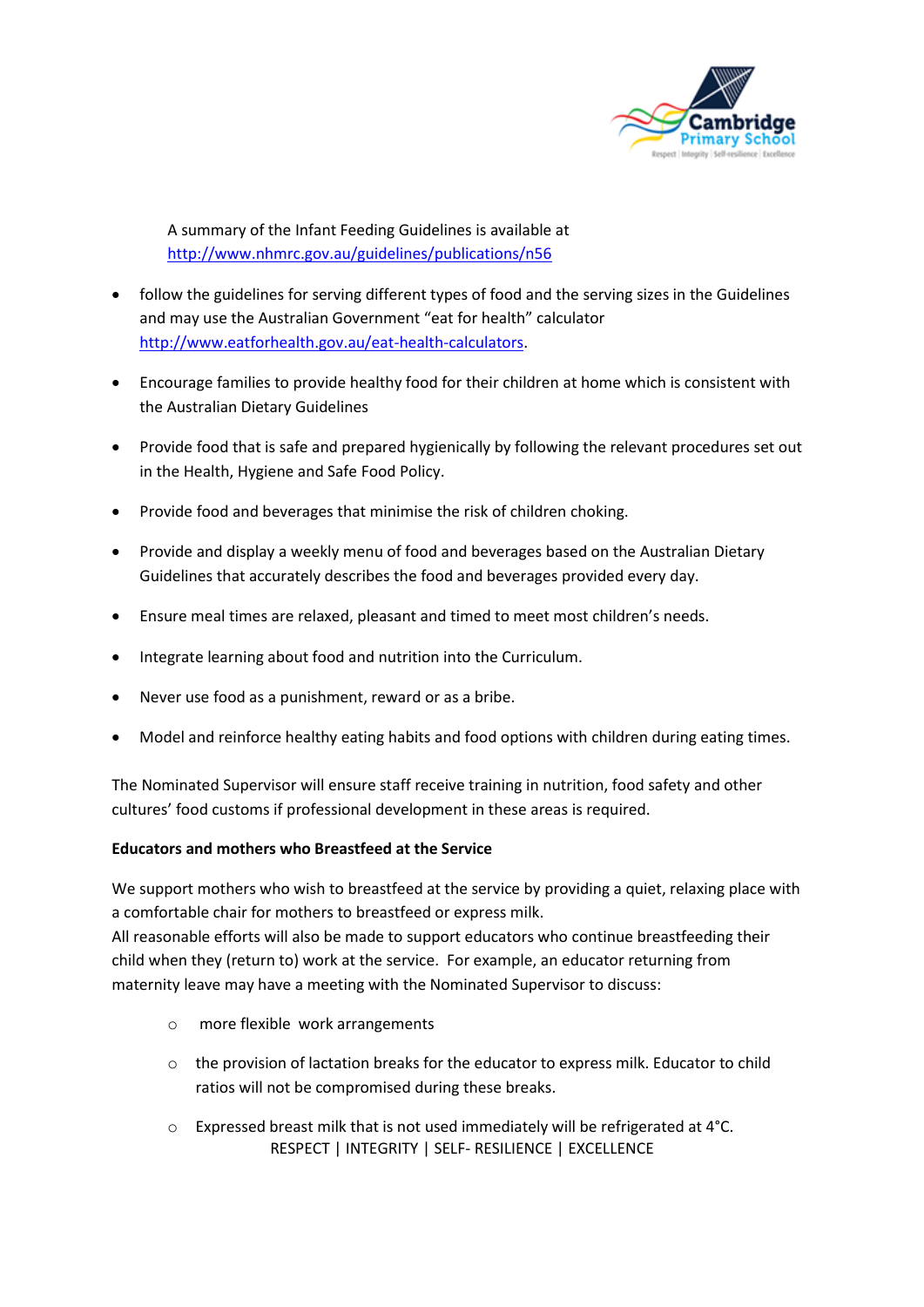

If arrangements have been made for the educator's child to come to the service to breastfeed and needs its nappy changed, the educator will ensure the nappy changing procedures outlined in Staying Healthy: preventing infectious diseases in early childhood education and care services are followed including the use of gloves, paper towels, placing nappy (sealed in plastic bag), gloves etc in bin, disinfecting nappy change area and washing hands.

#### **Sources**

**Education and Care Services National Regulations 2011 My Time, Our Place Framework for School Age Care National Quality Standard Safe Food Australia, 2nd Edition. January 2001 Get Up & Grow: Healthy Eating and Physical Activity for Early Childhood Infant Feeding Guidelines 2012 Australian Dietary Guidelines 2013 Eat for health: Dept Health and Ageing and NHMRC Food Standards Code Food Safety Standards www.foodstandards.gov.au Food Safety Standards for Australia 2001 Food Standards Australia and New Zealand Act 1991 Food Standards Australia New Zealand Regulations 1994 Food Act 1984 Department of Health Vic: Food Safety Occupational Health and Safety Act 2004 Occupational Health and Safety Regulations 2007 Australian Breast Feeding Association Guidelines Start Right Eat Right Dept Health SA**

**Staying Healthy: preventing infectious diseases in early childhood education and care services** 

#### **Review**

The policy will be reviewed annually by the Out of School Hours Care subcommittee of School Council.

RESPECT | INTEGRITY | SELF- RESILIENCE | EXCELLENCE